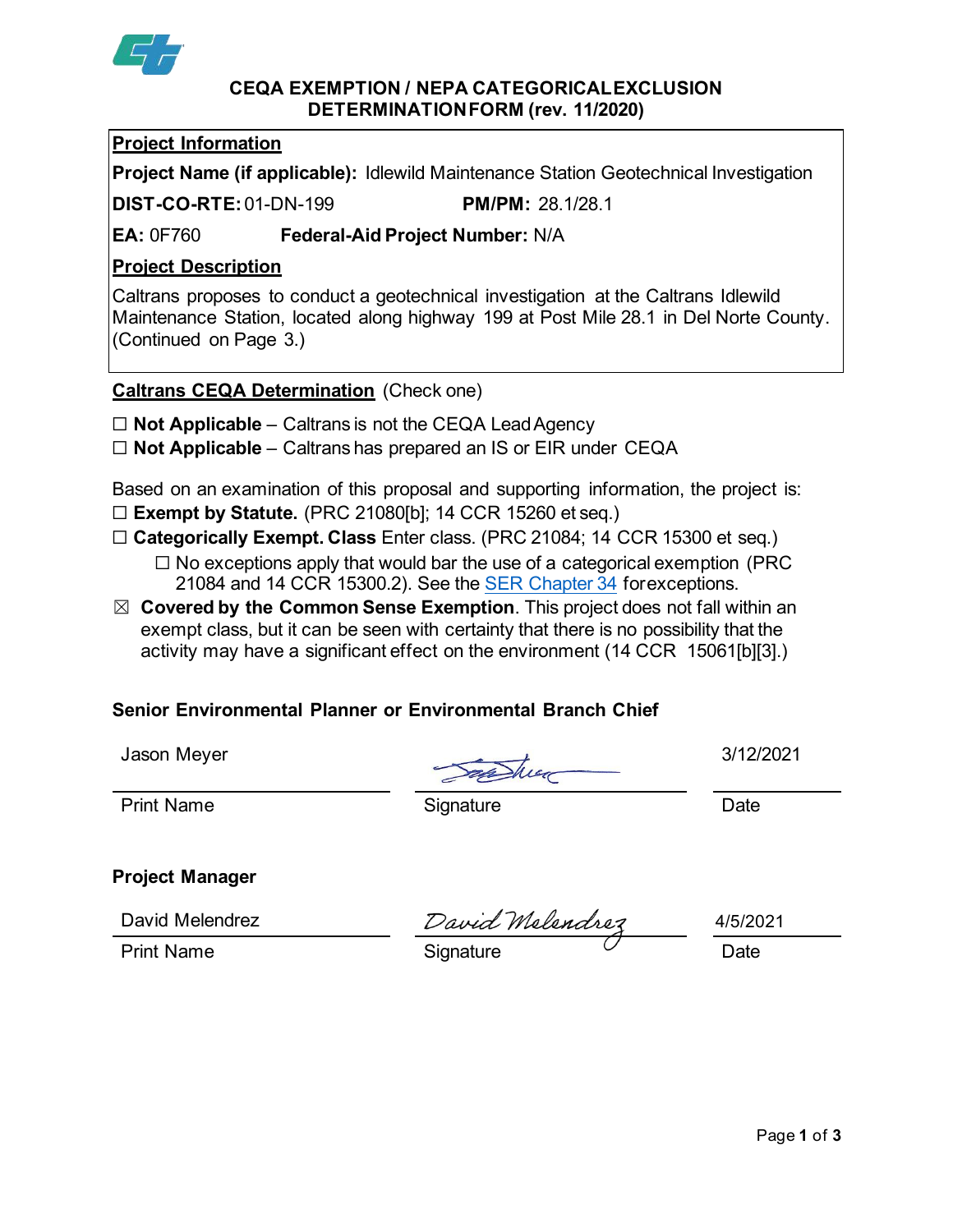

#### **CEQA EXEMPTION / NEPA CATEGORICAL EXCLUSION DETERMINATION FORM**

## **Caltrans NEPA Determination** (Check one)

## ☒ **Not Applicable**

Caltrans has determined that this project has no significant impacts on the environment as defined by NEPA, and that there are no unusual circumstances as described in 23 CFR 771.117(b). See [SER Chapter 30](https://dot.ca.gov/programs/environmental-analysis/standard-environmental-reference-ser/volume-1-guidance-for-compliance/ch-30-categorical-exclusions#exception) for unusual circumstances. As such, the project is categorically excluded from the requirements to prepare an EA or EIS under NEPA and is included under thefollowing:

☐ **23 USC 326:** Caltrans has been assigned, and hereby certifies that it has carried out the responsibility to make this determination pursuant to 23 USC 326 and the Memorandum of Understanding dated April 18, 2019, executed between FHWA and Caltrans. Caltrans has determined that the project is a Categorical Exclusion under:

☐ **23 CFR 771.117(c): activity (c)(Enter activity number)**

☐ **23 CFR 771.117(d): activity (d)(Enter activitynumber)**

☐ **Activity Enter activity number listed in Appendix A of the MOU between FHWA and Caltrans**

☐ **23 USC 327:** Based on an examination of this proposal and supporting information, Caltrans has determined that the project is a Categorical Exclusion under 23 USC 327. The environmental review, consultation, and any other actions required by applicable Federal environmental laws for this project are being, or have been, carried out by Caltrans pursuant to 23 USC 327 and the Memorandum of Understanding dated December 23, 2016 and executed by FHWA and Caltrans.

# **Senior Environmental Planner or Environmental Branch Chief**

| N/A                                                     |           |      |
|---------------------------------------------------------|-----------|------|
| <b>Print Name</b>                                       | Signature | Date |
|                                                         |           |      |
| <b>Project Manager/ DLA Engineer</b>                    |           |      |
| N/A                                                     |           |      |
| <b>Print Name</b>                                       | Signature | Date |
|                                                         |           |      |
| Date of Categorical Exclusion Checklist completion: N/A |           |      |

#### **Date of Categorical Exclusion Checklist completion:** N/A **Date of Environmental Commitment Record or equivalent:** N/A

Briefly list environmental commitments on continuation sheet if needed (i.e., not necessary if included on an attached ECR). Reference additional information, as appropriate (e.g., additional studies and design conditions).